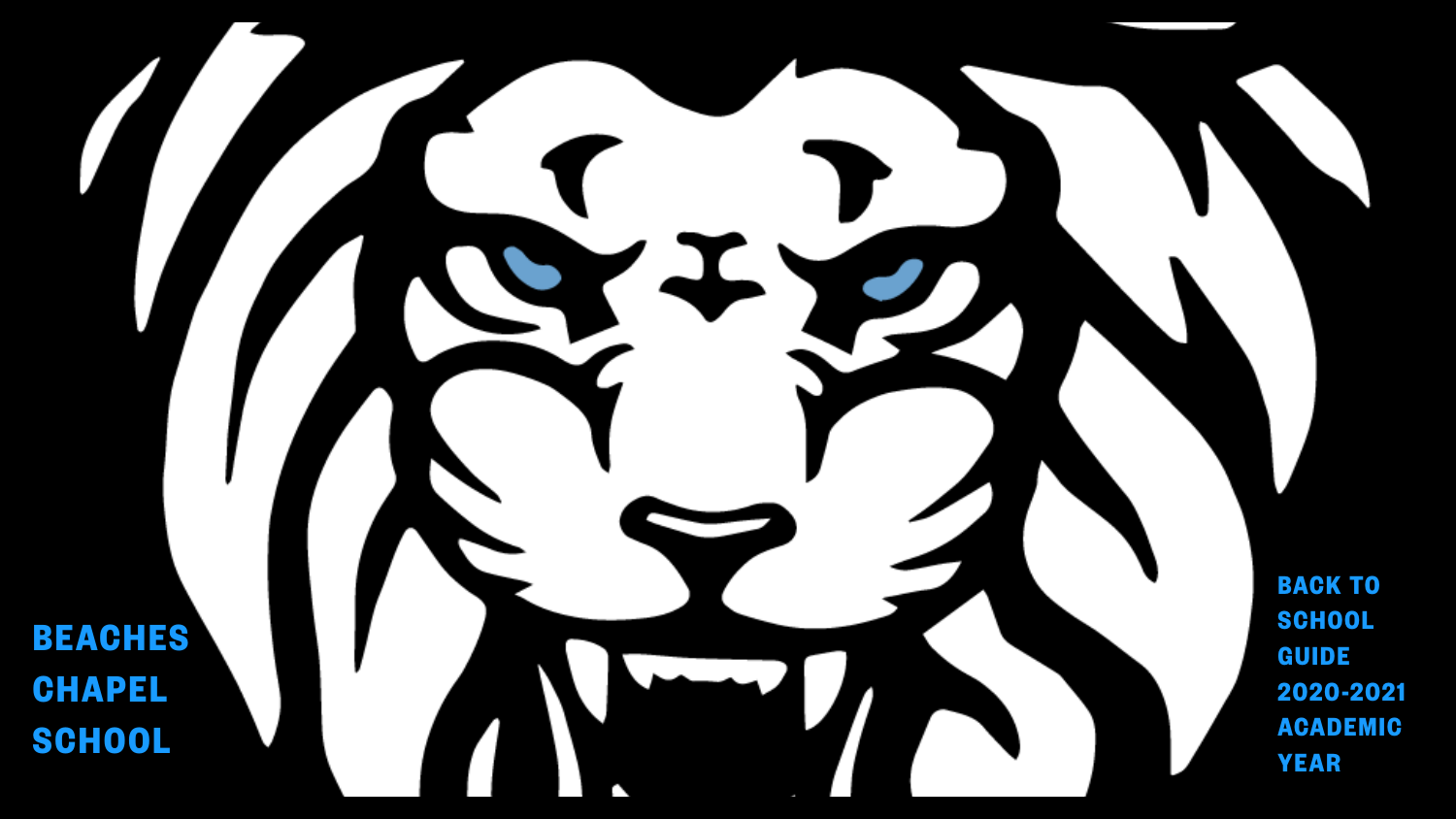School Begins With Orientation - Monday, August 10



## **WELCOME BACK, LIONS!**

Beaches Chapel School is planning a full return to campus on Monday, August 10 for our student orientation. This Back-to-School Guide outlines our positions and protocols for how we will successfully get back to building a solid academic and Christian foundation so that all students can reach their full potential in spirit, mind and body. Although there are many unknowns in our world at this time, we know this for certain: *Beaches Chapel is better together*.

Our administrators have met with consultants that are diligently preparing for the 2020-2021 school year to ensure a safe and productive campus environment. This team has worked tirelessly to plan for a variety of scenarios and potential issues and to provide recommendations for each situation as we focus on our full return to campus in August.

We truly appreciate the students, parents, faculty and staff for coming together these past several months to support each other during these unprecedented times. Your strength, resilience and passion for the school and its people have been inspiring to us.

No matter the situation, Beaches Chapel School will be operational and prepared to provide quality education with Godly principles. We hope you and your family are doing well and we look forward to seeing you soon.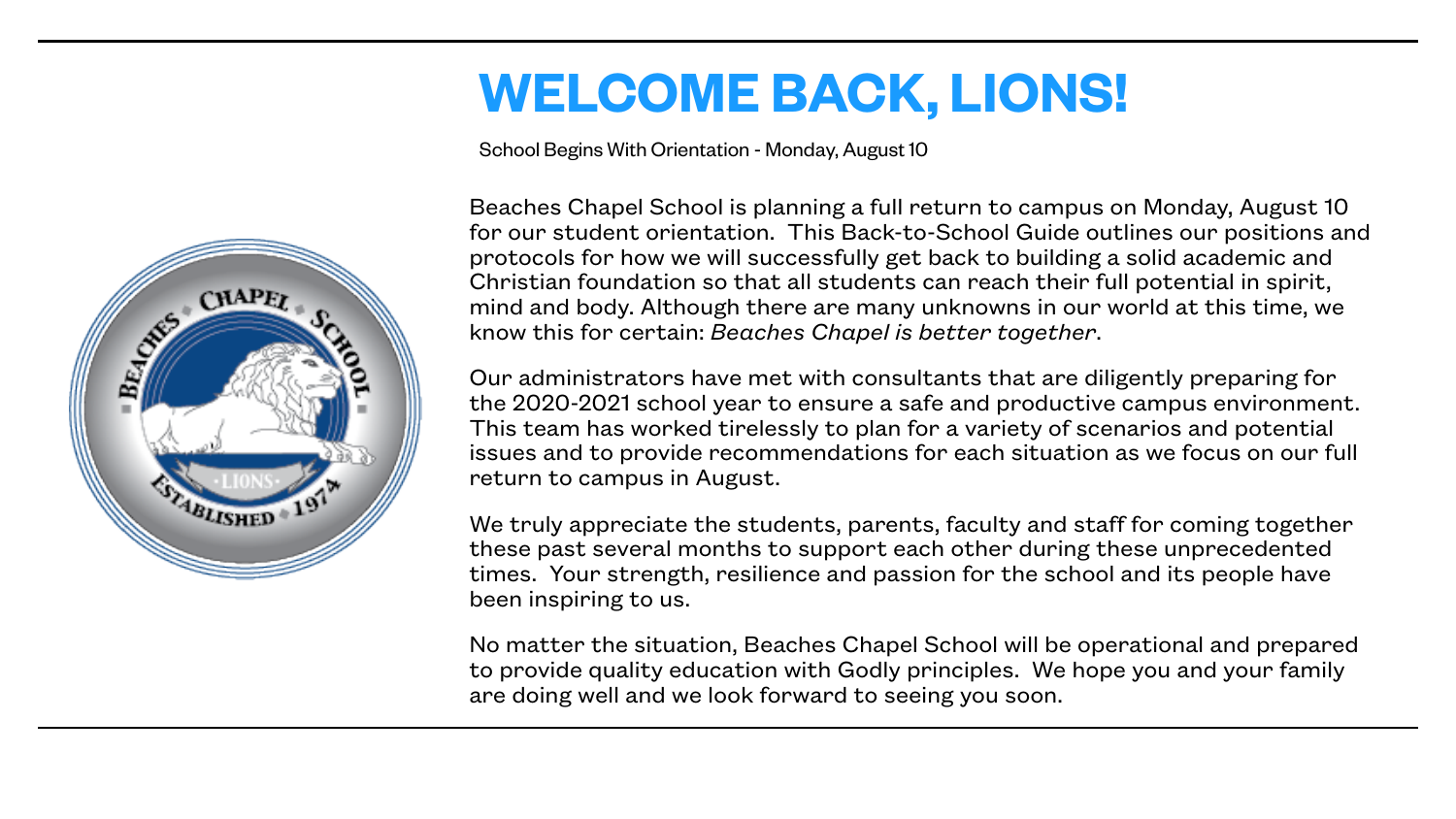Beaches Chapel School plans to open the 2020-2021 school year on campus while monitoring CDC, state and local guidelines to ensure the safety and well-being of our students, faculty and staff.

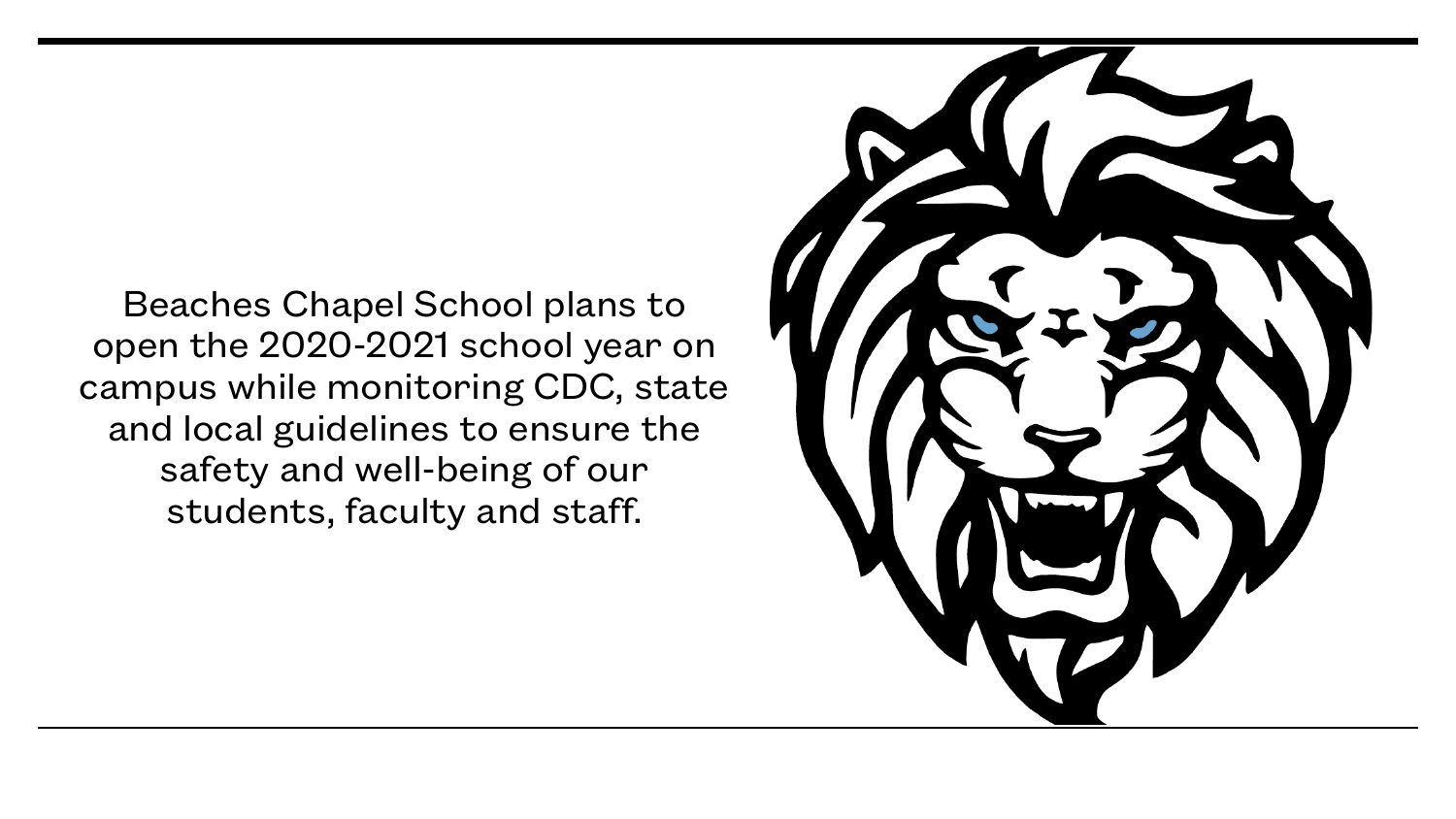### **EDUCATIONAL OPTIONS**

In an effort to help meet the needs of all students and families, we are offering two educational options:

- 1. Full Time On Campus Learning with three scenarios (see next page).
- 2. Remote Learning for the first nine weeks (8/11/20-10/6/20).
	- Must submit the form to enroll in remote learning by Tuesday, August 4.
	- Attend orientation for remote learners on August 10 from 10:30-11:00.
	- •We will reevaluate this option towards the end of the nine weeks based on CDC guidelines and the Florida Department of Health.
	- •Remote learning will not being until the week of August 17.
	- •We will be contacting you regarding dates and times for your child to come on campus for on site MAP testing.

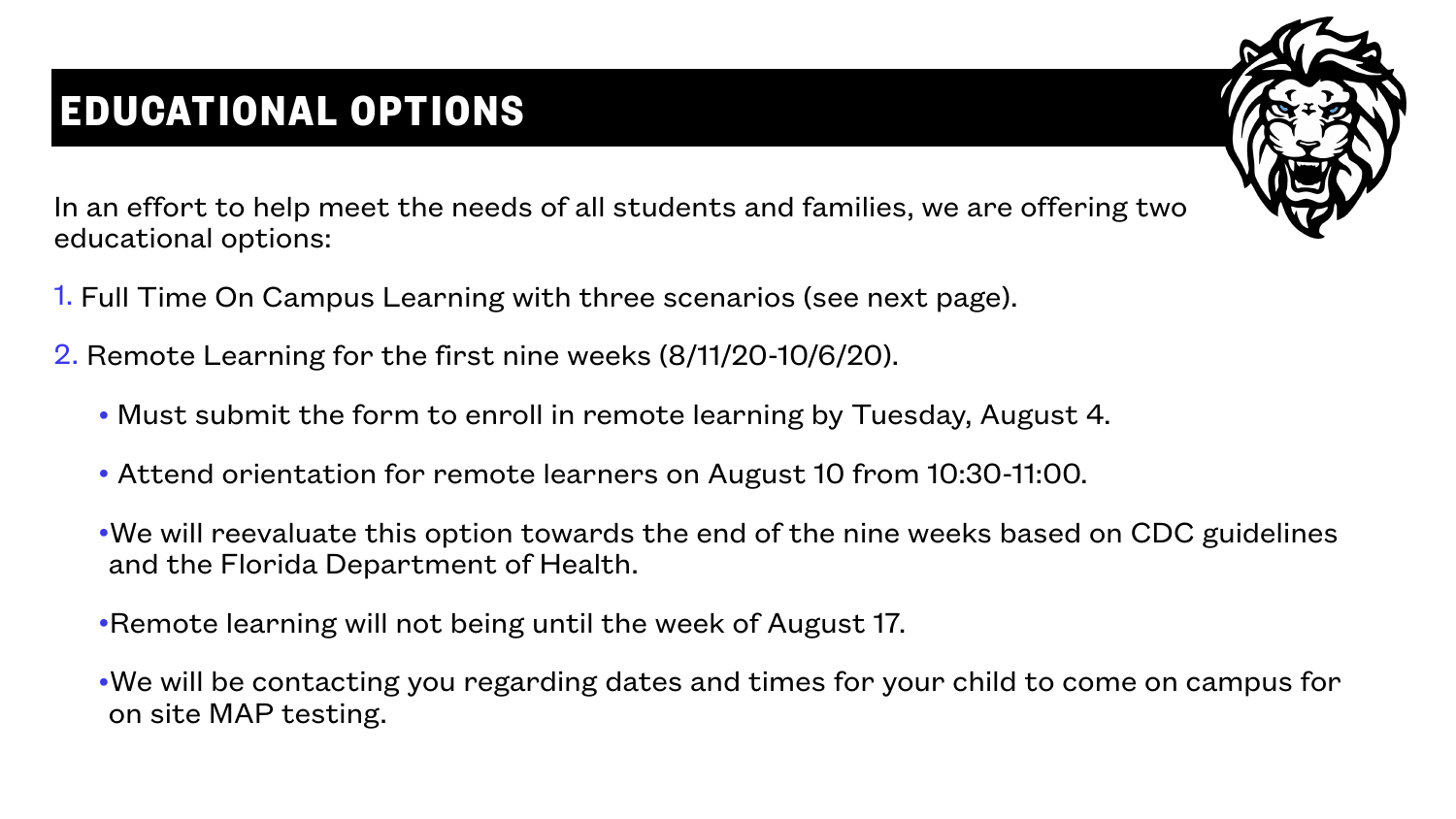### **PREPARING FOR EVERY CIRCUMSTANCE**

Although we are preparing for traditional on campus learning this fall, we must also make plans for the possibilities of having to move to the remote learning scenario if mandatory quarantines should be issued for an extended period of time.

You will find the three possible scenarios in which we will, or might, engage in this academic year: Traditional Learning, Brief Closure, and Remote Learning.

#### **TRADITIONAL LEARNING**

Begin school on campus in the fall. Plan for online learning as needed. Cleaning and safety measures on campus are in place and BCS will stay in accordance with public health guidelines for large gatherings and events.



#### **BRIEF CLOSURE**

If the health environment requires the campus or part of the campus to be closed, students will complete assignments at home. We will return to the campus when the health situation allows.



#### **REMOTE LEARNING**

Beaches Chapel teachers will be ready to deliver teaching from a digital platform for an extended amount of time if it is required. The school has acquired additional technology to significantly enhance our remote learning.





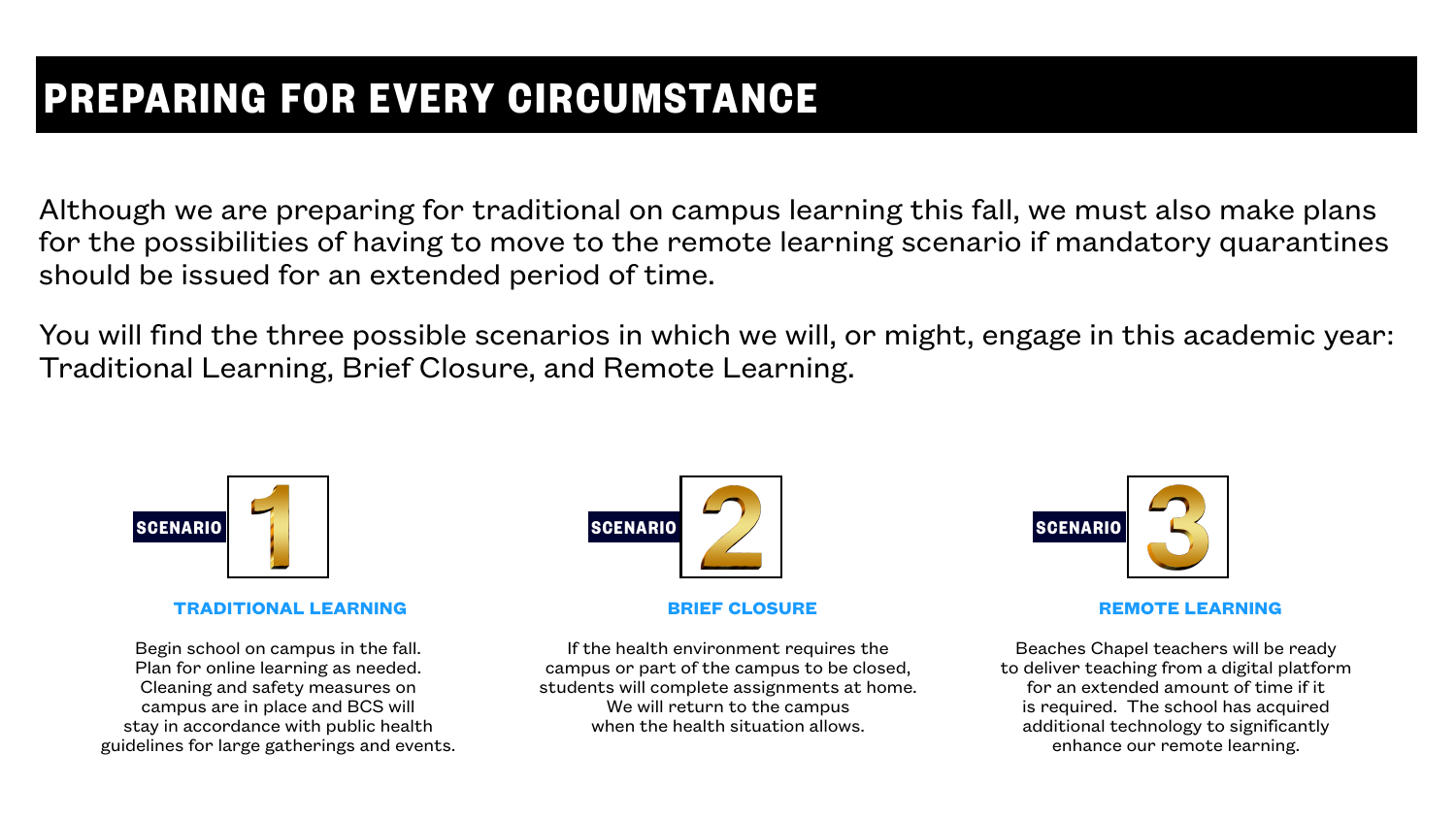- **MASKS**: We require all students to bring a mask as a part of their school supply list. They must be solid black, white, gray, or navy. We support the wearing of masks and may recommend it in settings where we are not social distancing.
- **SOCIAL DISTANCING**: Students, faculty and visitors will be encouraged to maintain a six-foot distance between one another. We are making plans for how to best adjust classrooms, large gatherings, and movement around the school.
- **FACILITIES:** Our maintenance team will carry out cleaning protocols recommended by the CDC and Florida Department of Health. Enhanced cleaning will include disinfecting high-touch surfaces throughout the day and the use of our new electrostatic cleaning machine. In the event of a confirmed COVID-19 case on campus, we will carry out disinfecting protocols based on CDC and Florida Department of Health recommendations.
- **VISITORS**: In order to help create the safest learning environment, visitors will be limited to parents and critically important visitors by appointment only. Other safety procedures will be in place upon your arrival.
- **TEMPERATURE SCREENINGS**: Students, faculty and visitors will receive a temperature check at the beginning of the school day. Parents will partner with the school to ensure their child stays home if they have any symptoms or temperature.
- **ISOLATION ROOM**: A room will be designated on campus to isolate sick students and employees before they leave campus. Additional disinfecting will take place in this room.
- **FOOD SERVICES**: Students will be asked to bring a lunch from home to help with exposure from outside sources. We will offer special menu items that may be purchased each day. We ask that students do not purchase lunch to be delivered to help eliminate the traffic on campus.



### **PREVENT THE SPREAD OF THE ILLNESS**

Our goal is to provide a safe, clean and healthy learning environment. BCS will work to educate students, parents, faculty and staff about health promotion and illness prevention practices.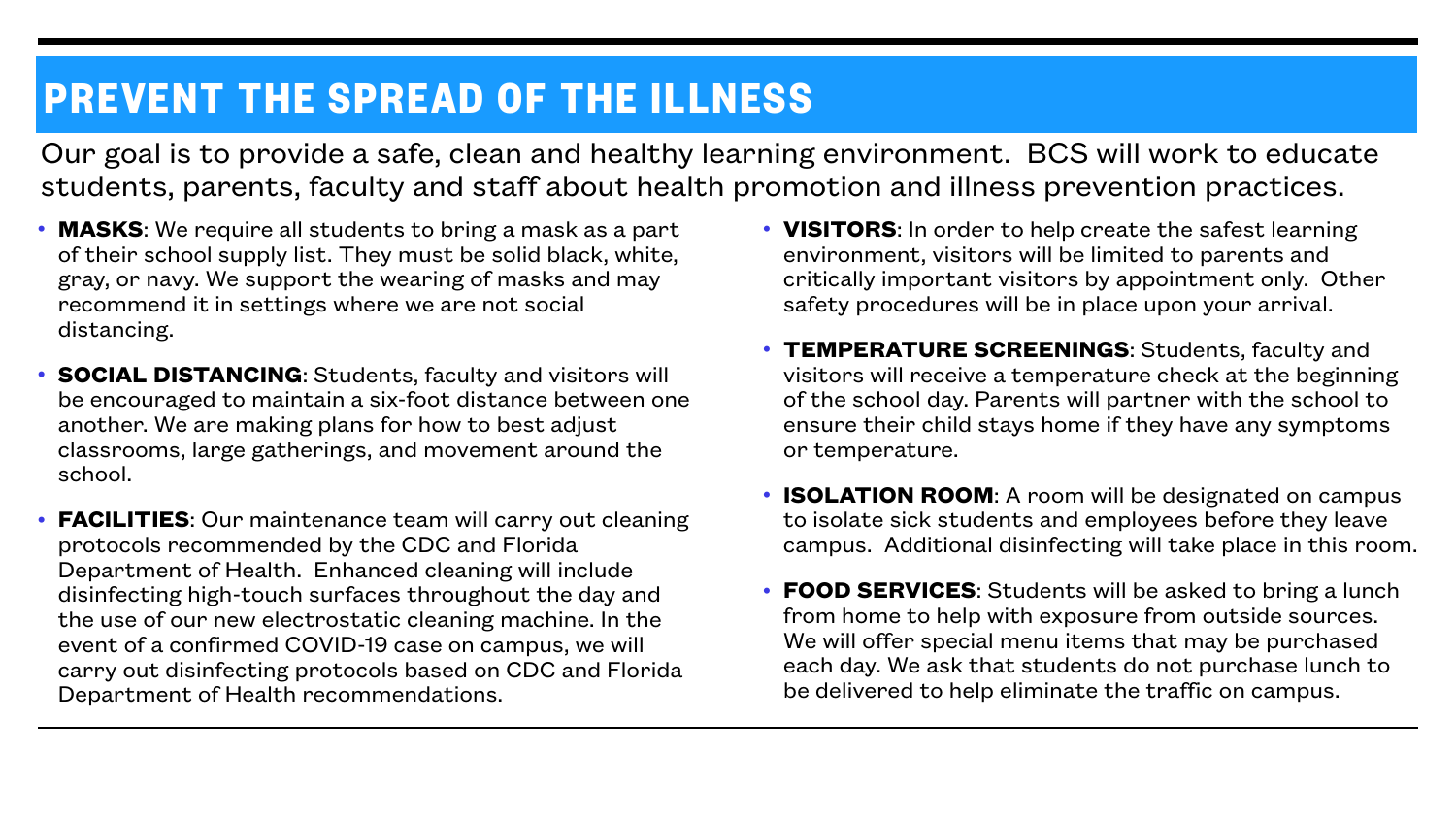### **OFFICE EXPECTATIONS/VISITORS**

- •Visitors will undergo temperature screening upon arrival.
- •All visitors will be required to wear a mask when in the office.
- •Visitors will be expected to maintain six feet distance when possible.
- •A mask is required for those entering the office with an appointment.
- •Sneeze guards will be placed in the office where visitors in the school may stand or approach.
- •Hand sanitizing stations will be in the main, administrative, and church offices.
- •Parents who wish to check out their child early should make arrangements with the teacher and/or office prior to arriving.
- •In order to minimize traffic on campus, visitors must wait in the designated area until student or employee arrives in the office.
- •Gates will be closed and locked during school hours.

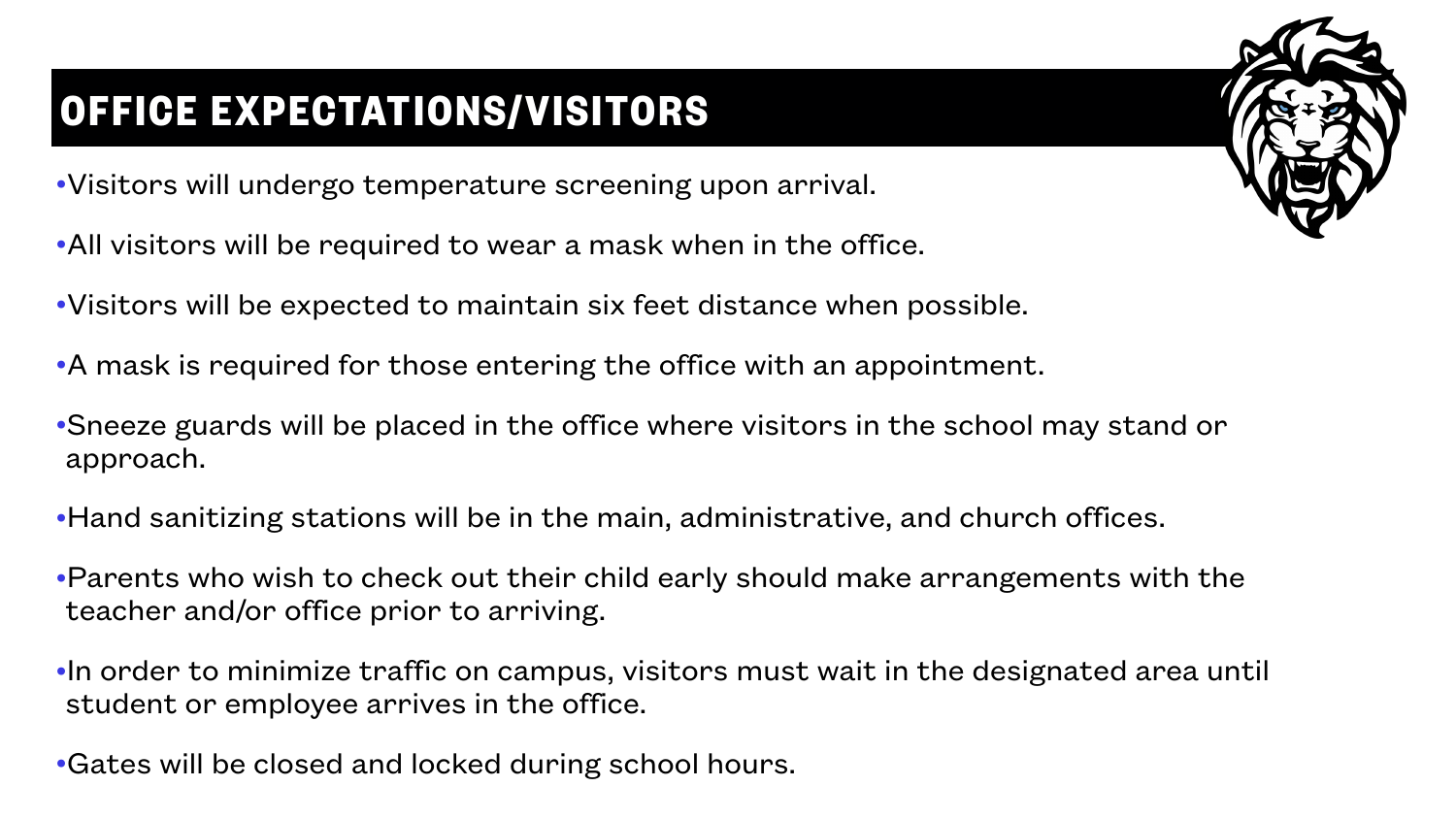### **CLASSROOM OPERATIONS**

•The teacher will be responsible for disinfecting desks and high touch areas in the classroom throughout the

•Maintenance team will routinely clean classroom and highly touched surfaces in the morning, afternoon, and

- •Faculty, staff and students will be trained in the areas of social distancing, good hygiene practices, respiratory etiquette and mask use to mitigate exposure.
- day.
- evening. They will also clean with our electrostatic disinfectant sprayer.
- •Desks will be arranged to account for social distancing. Students will be facing the same direction.
- •Hand sanitizing stations will be in each classroom.
- •Students and employees will use personal water bottles and water bottle filling stations instead of the drinking fountains. Bottled water will be available to purchase in the cafeteria during lunch.
- •The teachers will limit the use of shared materials and spaces.
	- Keep student belongings separate and avoid sharing supplies.
	- additional cleaning procedures will take place.

• Avoid sharing electronic devices, toys, books and other learning aids. When using the school iPads,

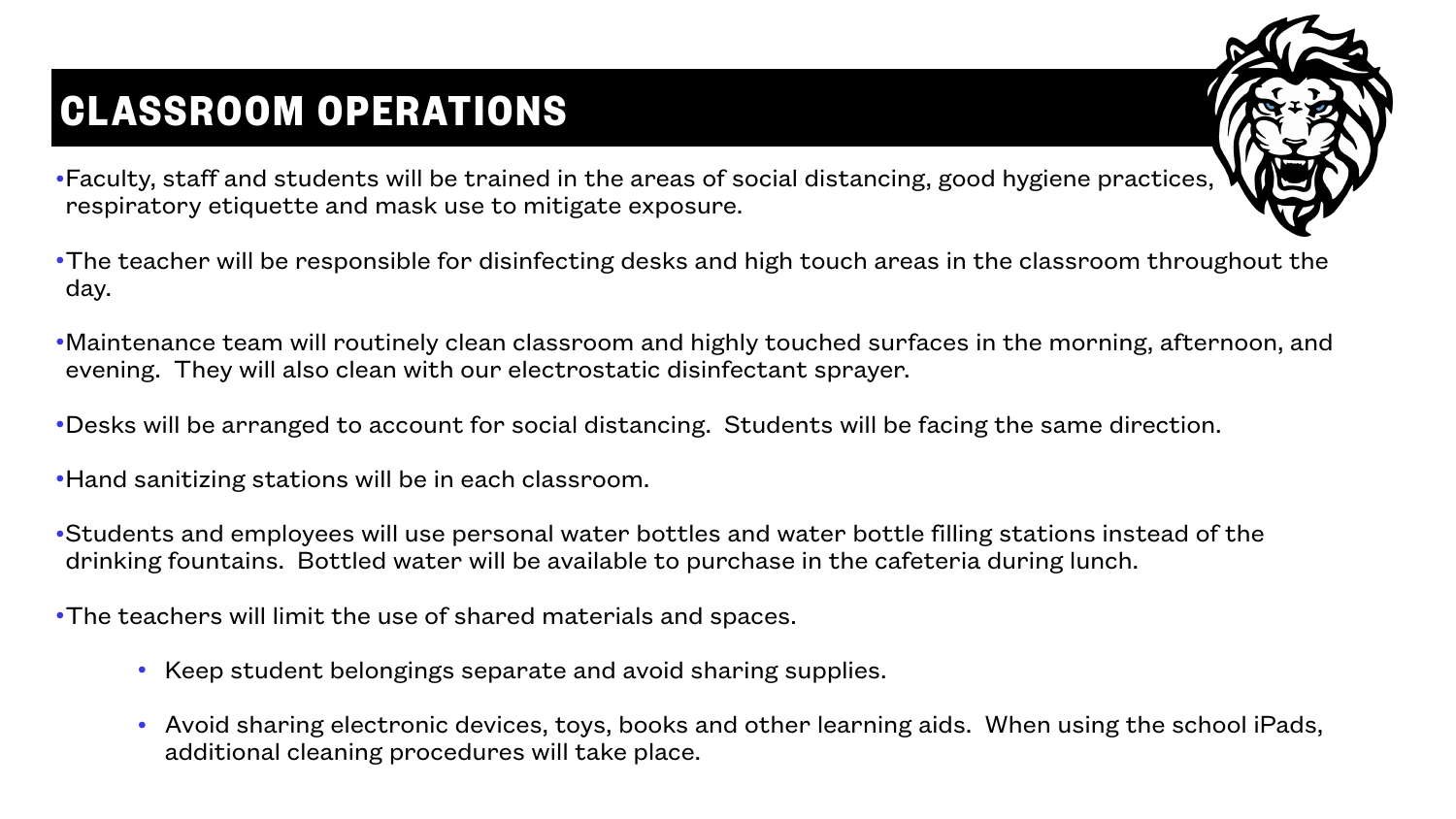### **CAFETERIA**

- •There will be four staggered lunch times to help students social distance in the cafeteria.
- •There will be spaced seating (utilize outdoor space as practical and appropriate).
- •The cafeteria will be cleaned between each lunch period and disinfected at the end of the day.
- •Students will bring their lunch to school in order to help prevent exposure to outside sources.
- •Allow student hand washing before and after lunch.
- •Hand sanitizing station in the cafeteria.
- •Until further notice, parents will be asked to refrain from bringing lunch to their child.

#### **CHAPEL**

- •We worked with our pastors and head of facilities to determine the most effective and healthy way to deliver chapel services this fall.
- •We decided to split chapel into two separate times to allow for social distancing during praise and worship. (8:30-8:50 K-5th grades / 8:55-9:15 6-12th grades)





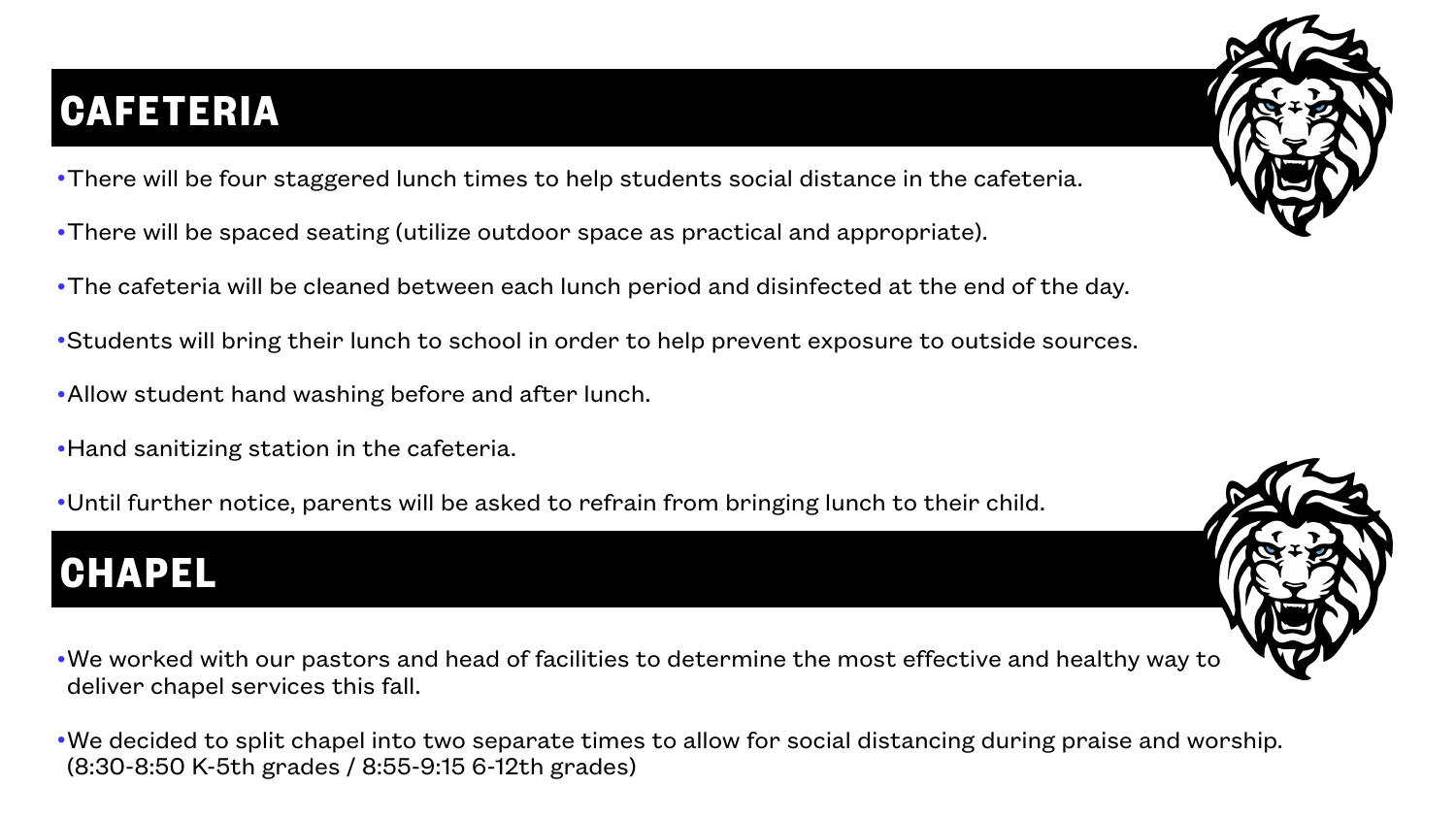### **TRANSPORTATION**

- •All field trips will be put on hold until further notice. We plan to resume outside learning experiences once the risk of COVID-19 is insignificant.
- •If FHSAA allows for athletic events this fall, all students, coaches, and drivers are required to wear a mask while on the bus.
- •Parents are encouraged to bring students to and from events in order to reduce the number of bus riders.
- •All riders, including the driver, will undergo a temperature screening before getting on the bus.
- •Students will utilize spaced seating if possible.
- •Hand sanitizer will be on the bus at all times.
- •The bus will be cleaned and disinfected frequently.
- •The bus will be disinfected with our electrostatic machine after each use.

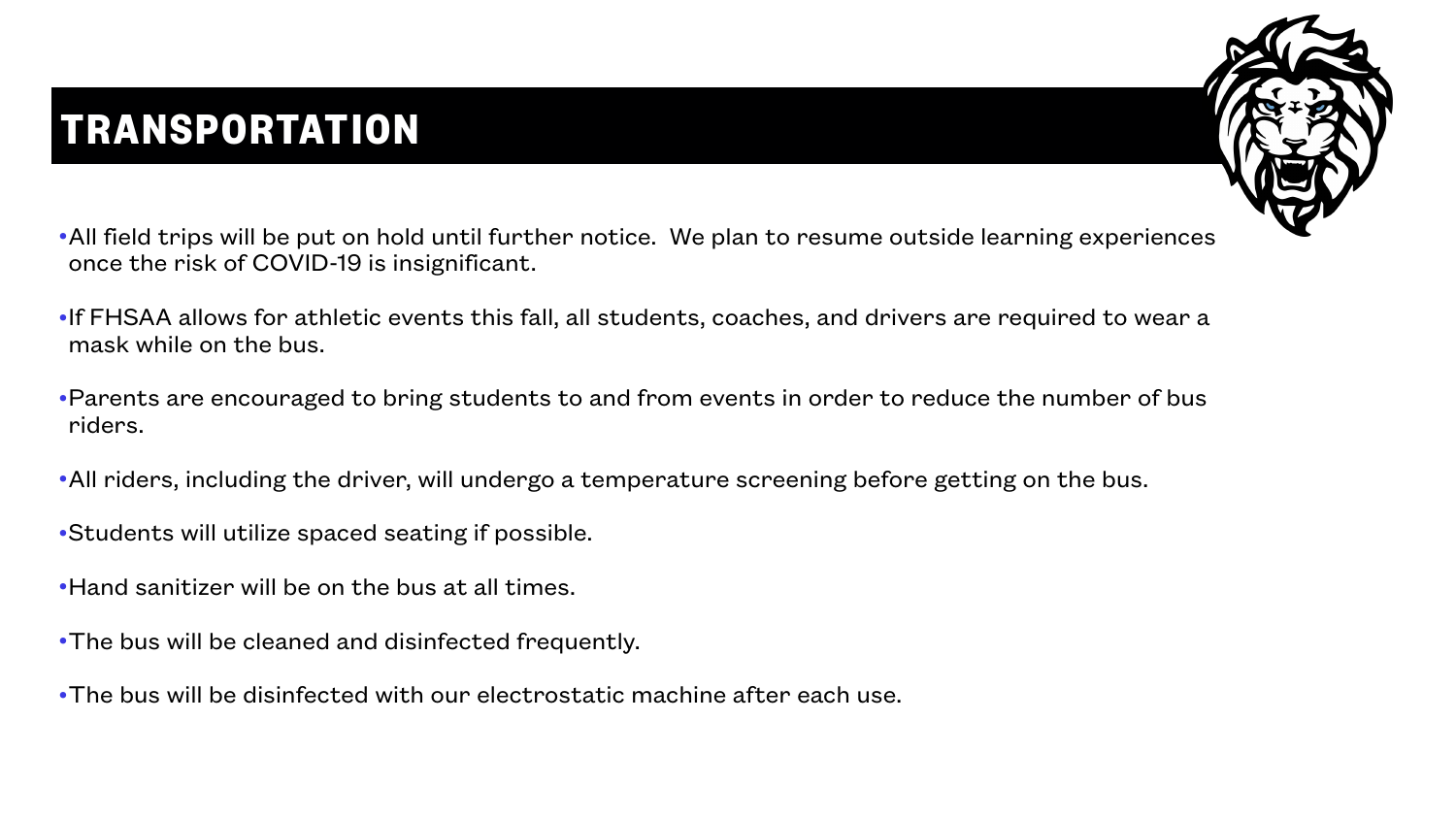## **ATHLETICS**

#### **Health and safety is our main priority. Due to COVID-19, there will be additional procedures in place for coaches, athletes and parents. Every athlete is REQUIRED to have their own masks available to them at all times during practices and games.**

- 6 feet of social distancing needs to be followed whenever possible.
- Hand sanitizer will be available during all practices and games for athletes, coaches, and spectators.
- If any athlete or coach has been exposed to someone who is tested positive for COVID-19, they will need to sit out of practices and games for 14 days or until they receive a negative test result.
- If any athlete or coach is feeling ill or showing any symptoms of COVID-19, they will not be allowed to participate in practices or games until symptoms reside. If positive for COVID-19, they may not participate until they have two negative test results.
- Temperatures of every player will be taken before practice and games.
- Social distancing must be implemented when applicable.
- Attendance must be taken at every practice and game. It will be turned into the Athletic Department at the end of each week.
- Every athlete and coach must wash their hands before the start of every practice and game.
- Pennies, flags, etc. must be washed/disinfected after every practice. One per student, no sharing.
- Balls and other equipment must be disinfected before and after every practice/game.
- No high fives with other teams before or after the games.
- Avoid high fives or physical contact between athletes and coaches during practices and games.
- No sharing water bottles or personal equipment.

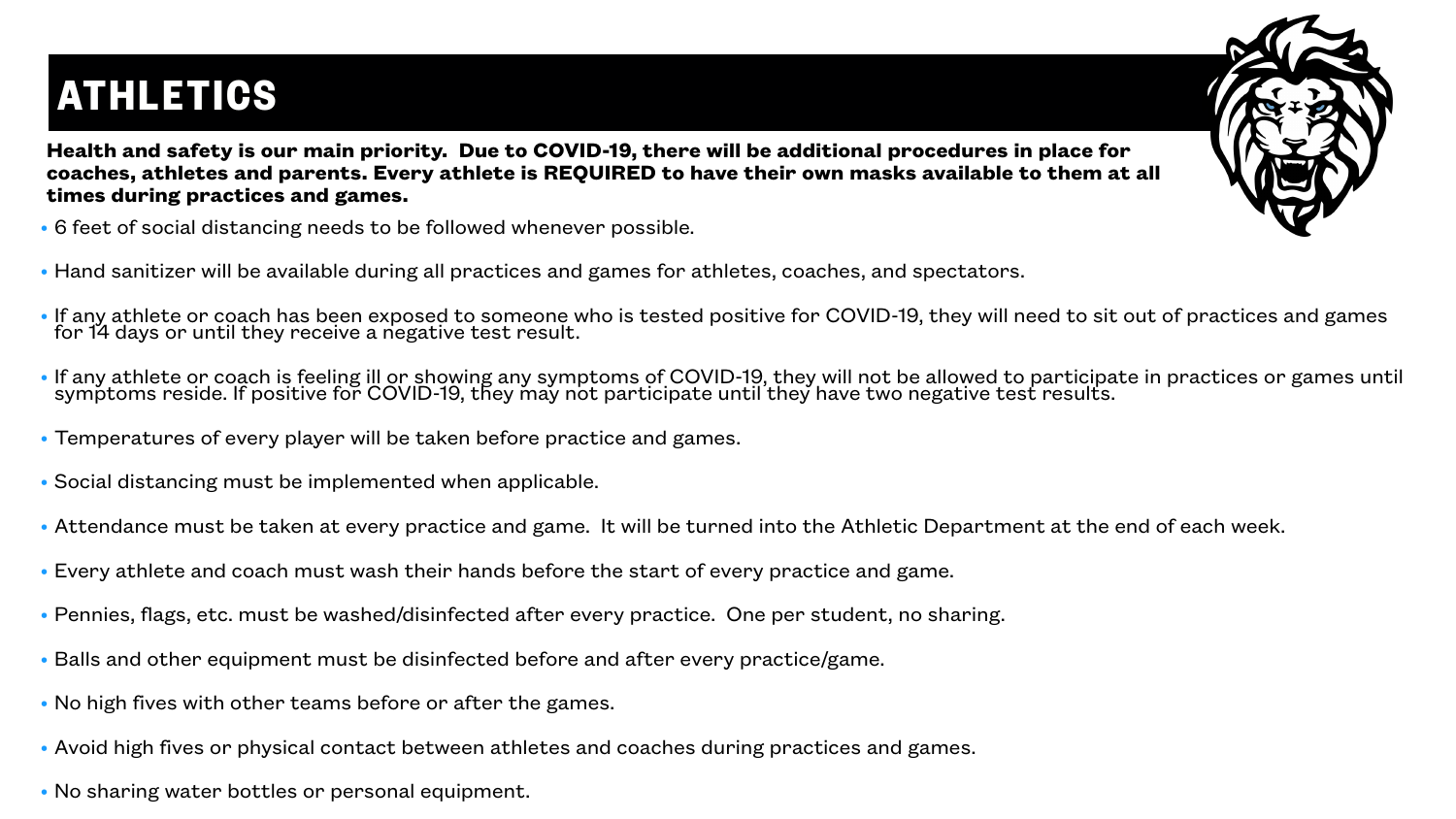# **GROUPS AND LARGE GATHERINGS**

- •Schedules will be staggered for group gatherings such as lunch and recess.
- •We will utilize large spaces such as the Impact Center and outside spaces as weather permits for social distancing during lunch and other gatherings.
- •We will follow FHSAA guidelines for sporting events and practices.
- •Chapel times will be divided into lower and upper school to allow for social distancing during praise and worship.
- •During events in the sanctuary, including morning chapel, students will be divided by grade levels and socially distanced.
- •Cleaning protocols will be followed before and after gatherings.



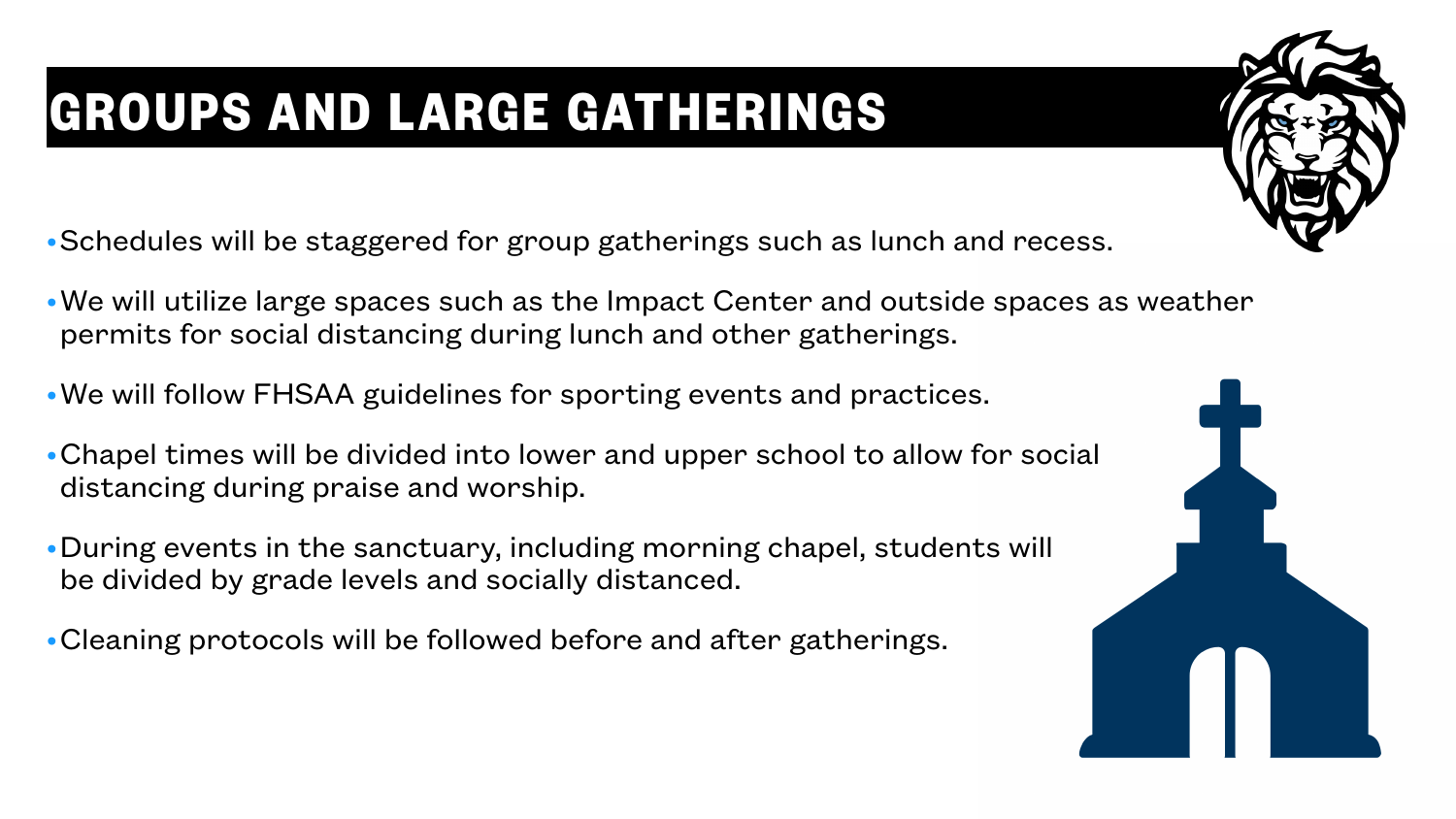### **WHEN SOMEONE IS SICK AT SCHOOL**



• The isolation room will be the holding place for suspected COVID-19 cases, keeping those students, faculty and staff away from others.

• The office staff will uses precautions (gloves, masks, etc.) when caring

• Administration will be notified immediately if anyone on campus has a

• Parents will be notified to pick up their child immediately in order to help prevent the spread of symptoms in our school.

• If there is a positive case of COVID-19 in our school, there may be a time period that we move to Brief Closure. After deep cleaning has occurred, we will be able to move back to traditional learning on campus.

• Students and employees will not return to school until they have been fever free for 48 hours.

We expect there will be a normal amount of sickness throughout the school year, but we are taking extra measures to insure the safety of everyone's health during COVID-19.

- 
- for sick people.
- fever.
- 
- 
- 
- 
- our school.

•If your child or someone in your immediate family tests positive for COVID-19, it is your duty to report it to the school. You may not return to campus until we have documentation of negative test results.

• Administration will be diligent in communications regarding sickness in

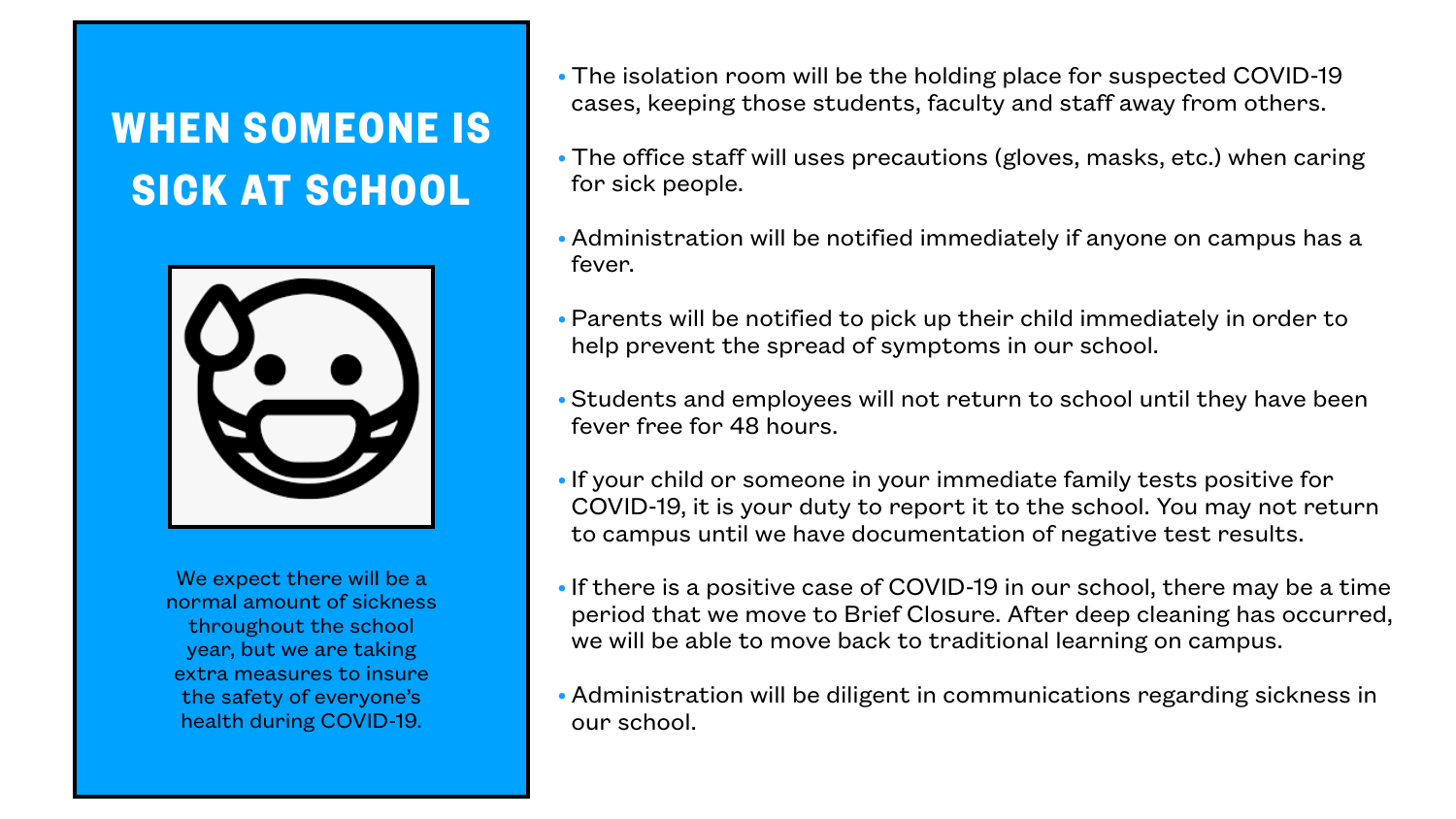#### **TRADITIONAL LEARNING ON CAMPUS**  ADDITIONAL DETAILS



#### **ACADEMIC CALENDAR**

At this time, we do not plan to make any changes to the academic calendar for the 2020-2021 academic year.



#### **ATHLETICS**

We will abide by the Florida High School Athletic Association's guidelines for interscholastic sports and competition, while implementing our own additional safeguards.

#### **AFTER SCHOOL PROGRAMS**

It is our plan to offer the STARS program, extended day and our after school help sessions.





#### **ARRIVAL AND DISMISSAL**

Our students in lower and upper school arrive at different times. Students need to adhere to the policies of arrival and dismissal on campus. Upper school health screenings will begin at 7:40. Lower school students health screenings will begin at 8:05. Please arrive in time to undergo health screenings and get to class on time. At dismissal, all students are to leave campus unless they are enrolled in STARS or are participating in a school practice or event. We appreciate all parents arriving on time for drop-off and pick-up each day.